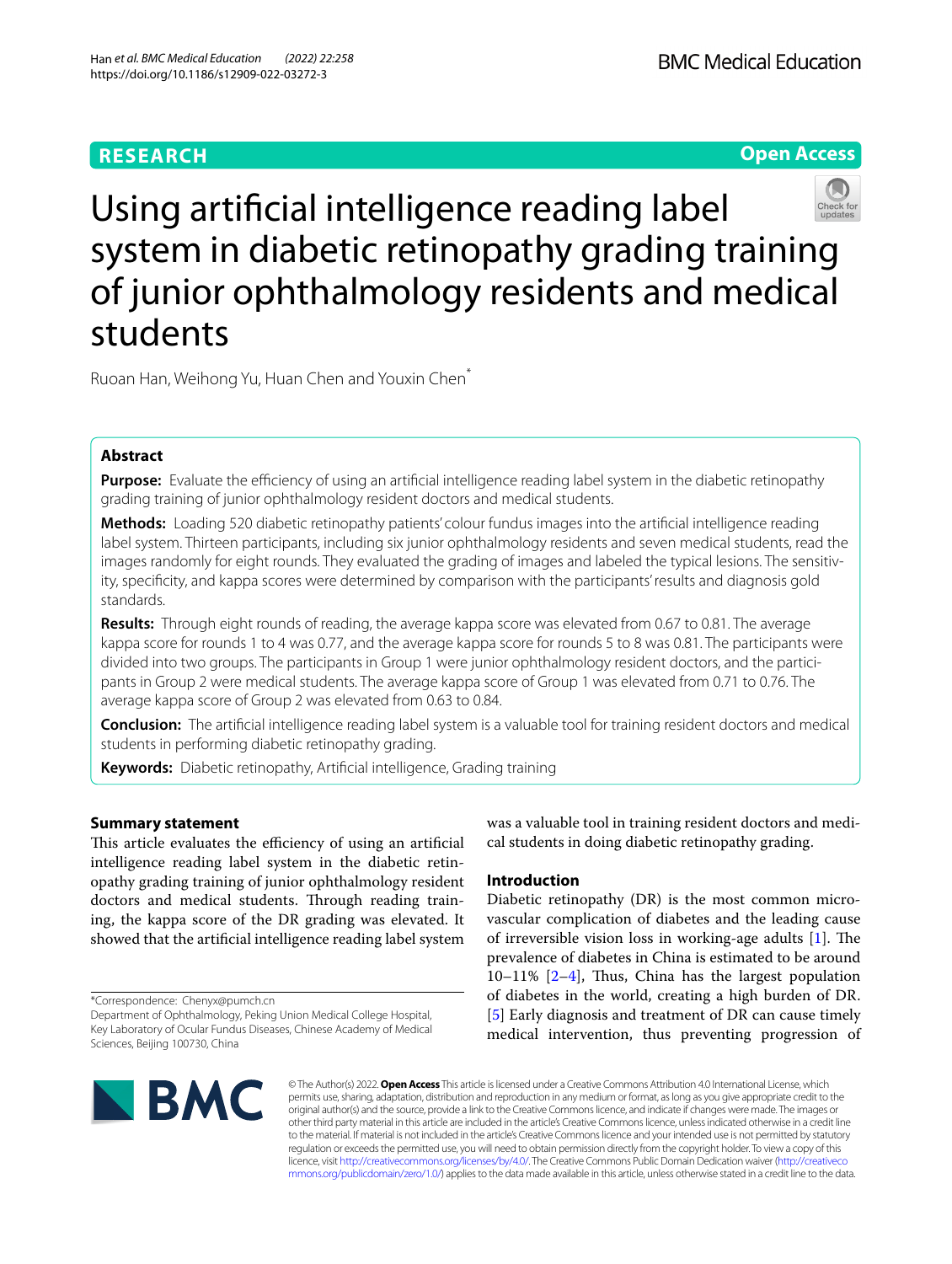the disease and avoiding the occurrence of severe visual impairment  $[6, 7]$  $[6, 7]$  $[6, 7]$ . Therefore, it is crucial to accurately screen and grade the disease. According to the White Paper on Eye Health in China, there are about 44,800 ophthalmologists in China [\[8](#page-5-6)]. Among these, qualifed specialists in fundus diseases are in a severe short supply. An efective DR screening programme should ensure that screeners and graders are systematically trained and qualifed to read DR photos; the duration of this training process usually takes several months. For example, in the case of the UK Gloucestershire Retinal Education Group DR screening project, the total course duration was 40weeks [[9\]](#page-5-7). If certain methods can reduce the time required for training, it will significantly improve the efficiency of DR screening and will be benefcial for DR prevention and control.

In recent years, because of the rapid development of artifcial intelligence (AI) techniques, AI techniques based on machine learning play a signifcant role in DR screening, which acquires high sensitivity and specifcity through the learning of a large number of fundus photo training data sets  $[10-18]$  $[10-18]$ . But the fundus photo training data sets needed manual annotation by qualifed specialists, and the AI reading results also needed to be confirmed by retina experts. Thus, to train junior ophthalmologists in DR reading and AI data set annotation, DR reading training is vital for ophthalmology residency training. The purpose of this study is to evaluate the efficiency of using an artifcial intelligence reading label system in the diabetic retinopathy grading training of junior ophthalmology resident doctors and medical students.

### **Methods**

#### **Reading methods**

A total of 520 fundus photographs centered on the macular region were included in this study. Photographs were randomly divided into 8 groups, with 65 images for each group. The severity of diabetic retinopathy was graded based on the international clinical diabetic retinopathy severity scale [\[19](#page-5-10)]. Photographs of no DR, mild nonproliferative DR (NPDR), moderate NPDR, severe NPDR and proliferative DR (PDR) were included in each group. Three senior consultants made the diagnosis gold standard for each image. Participants were randomly recruited from all frst-year ophthalmology residents and medical students entering clinical studies who were interested in this training. Thirteen junior ophthalmology residents and medical students participated in the training. Six of them were frst-year residents of the ophthalmology residency training programme at Peking Union Medical College Hospital (PUMCH). Seven of them were medical students at Peking Union Medical College (PUMC). Thirteen participants performed DR reading using the AI reading label system, made DR grading, and labelled the classic lesions of each image. Reading training was performed for 8 rounds with 65 images per round. After each round's labelling, the participants were gathered to study the diagnosis gold standard. Each round lasted for 1 week, and the whole process lasted for 8 weeks. The sensitivity and specifcity according to the diagnosis glod standard were summarized after each round.

### **Grading methods**

Fundus photographs were divided into 5 levels according to the DR severity degrees. No DR, mild NPDR, moderate NPDR, severe NPDR, or PDR were labelled as degrees 0, 1, 2, 3, or 4, respectively. Degree 0 is defned as 'without DR' and degrees 1 to 4 are defned as 'with DR'. Degrees 0 and 1 are defned as 'non-referral DR', while degrees 2 to 4 are defned as 'referral DR'. Degrees 0 to 2 are defned as 'non-severe DR', while degrees 3 and 4 are defned as 'severe DR'.

### **Introduction to the Reading label system**

The reading label system was originally developed for manual grading and annotation in training the AI deep learning model. It was a web-based annotation system and provided adaptively enhanced versions of the original images for reference. The readers logged in with their accounts, and the system loaded a certain number of images randomly. After reading the photos and marking the main abnormal lesions, the readers chose a grade, and the system automatically compared the results with the gold standards to calculate sensitivity and specifcity.

### **Statistical methods**

Diagnosis results were collected according to the diagnosis golden gold standard and analyzed statistically using SPSS 25 (IBM, NY, USA). Three diagnosis classifications were set as with/without DR, referral/non-referral DR, and severe/non-severe DR. We calculated the sensitivity and specifcity of each classifcation. Sensitivity was calculated as the number of correctly diagnosed positive examples divided by the total number of positive examples. The specificity was calculated as the number of correctly diagnosed negative examples divided by the total number of negative examples. The harmonic mean of the sensitivity and specifcity of each classifcation was calculated. The kappa score was calculated by combining the harmonic means of the three classifcations. Kappa scores of 0.61 to 0.80 were determined to be of signifcant consistency, while kappa scores above 0.80 were determined to be highly consistent. The discrepancy in kappa scores before and after training was compared to evaluate the efect of DR reading training.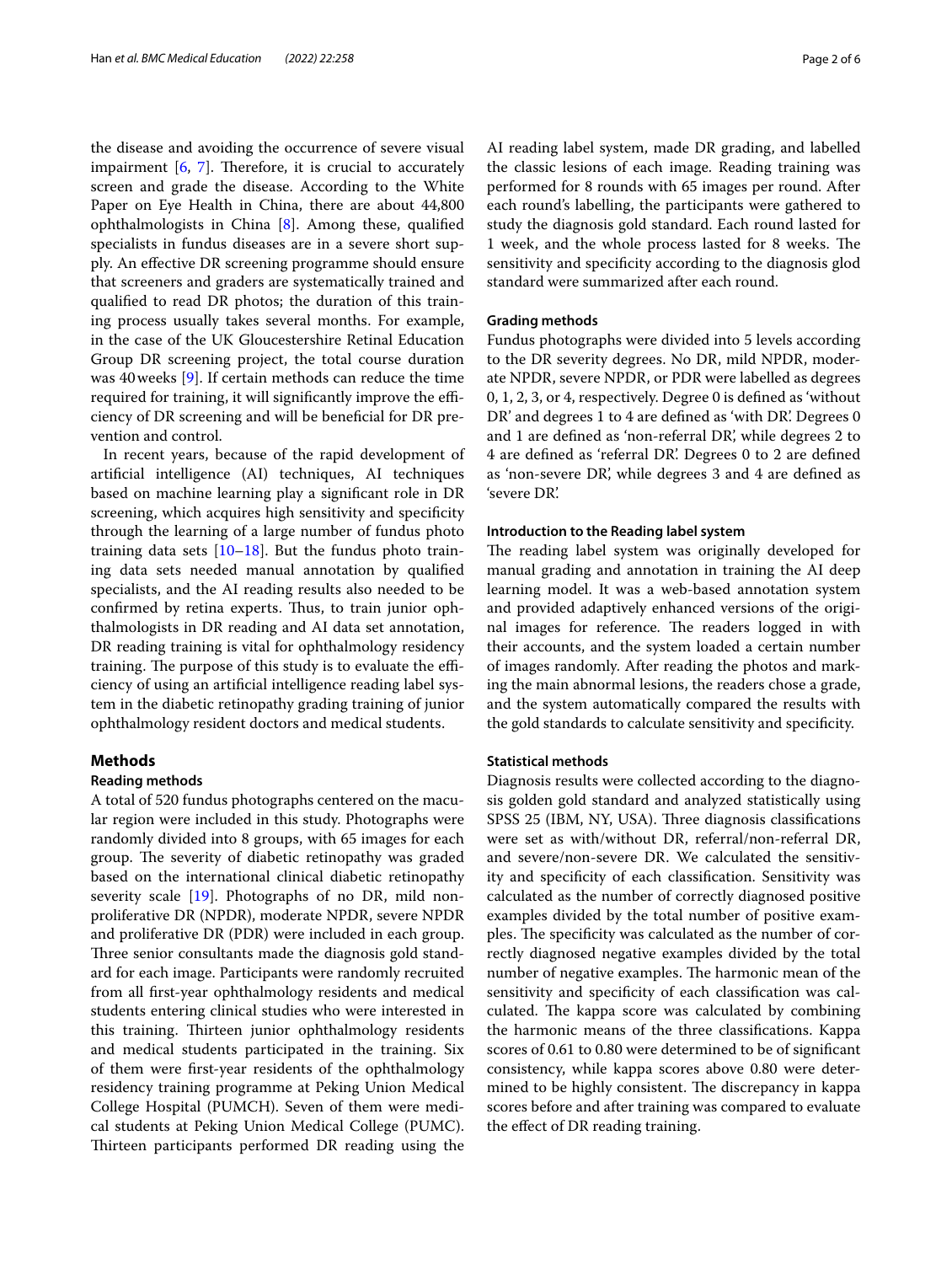## **Results**

### **Training results for all the participants**

Thirteen participants were randomly recruited from all frst-year ophthalmology residents and medical students entering clinical studies, including three men and ten women. The average age of the participants was  $25.54 \pm 2.96$  years. In the DR reading training, the average harmonic means of each diagnosis classifcation and the average kappa scores are shown in Table [1.](#page-2-0) Through the eight rounds of reading, the average kappa score was elevated from 0.67 to 0.81. The average kappa score of the frst 4 rounds was 0.77, which means signifcant consistency. The average kappa score of the latter 4 rounds was elevated to 0.81, which signifies highly consistent. There has been an escalating trend in diagnostic accuracy. The growth curve of reading training is shown in Fig. [1.](#page-2-1)

The harmonic mean of with/without DR was elevated from 0.55 to 0.73, and the harmonic mean of referral/ non-referral DR was elevated from  $0.76$  to  $0.81$ . The harmonic mean of severe/non-severe DR was elevated from 0.75 to 0.85.

## **Training results for each group**

The 13 participants were divided into two groups. Group 1 consisted of junior ophthalmology residents who had basic knowledge of ophthalmology. Group 2 consisted of medical students who did not have any ophthalmology knowledge base. The average kappa score of each group was calculated separately. As shown in Table [2,](#page-3-0) after eight rounds of reading, the average kappa score of Group 1 was elevated from 0.71 to 0.76. The average kappa score of Group 2 was elevated from 0.63 to 0.84. Figures [2](#page-3-1) and [3](#page-3-2) show the growth curves according to the kappa scores of the two groups.

## **Discussion**

In recent years, AI technology based on classic machine learning (ML) or deep learning (DL) has been widely used in a variety of fundus disease screenings, including DR. Gulshan et al, who used the deep learning algorithm for the screening of DR and obtained extremely high sen-sitivity and specificity [[10\]](#page-5-8). Takahashi et al. used a modifed deep learning algorithm model for the screening and

### <span id="page-2-0"></span>**Table 1** Average harmonic mean and average kappa score of each round

|                              |                          |      | <b>Number of rounds</b> |      | 4    | 5    | 6    |      | 8    |
|------------------------------|--------------------------|------|-------------------------|------|------|------|------|------|------|
|                              |                          |      |                         | 3    |      |      |      |      |      |
| Average harmonic mean        | With/without DR          | 0.55 | 0.64                    | 0.71 | 0.65 | 0.79 | 0.74 | 0.82 | 0.73 |
|                              | Referral/non-referral DR | 0.76 | 0.79                    | 0.84 | 0.75 | 0.85 | 0.86 | 0.85 | 0.81 |
|                              | Severe/non-severe DR     | 0.75 | 0.76                    | 0.88 | 0.86 | 0.79 | 0.89 | 0.84 | 0.85 |
| Average value of kappa score |                          | 0.67 | 0.72                    | 0.80 | 0.76 | 0.78 | 0.83 | 0.83 | 0.81 |

*Abbreviations*: *DR* Diabetic retinopathy

<span id="page-2-1"></span>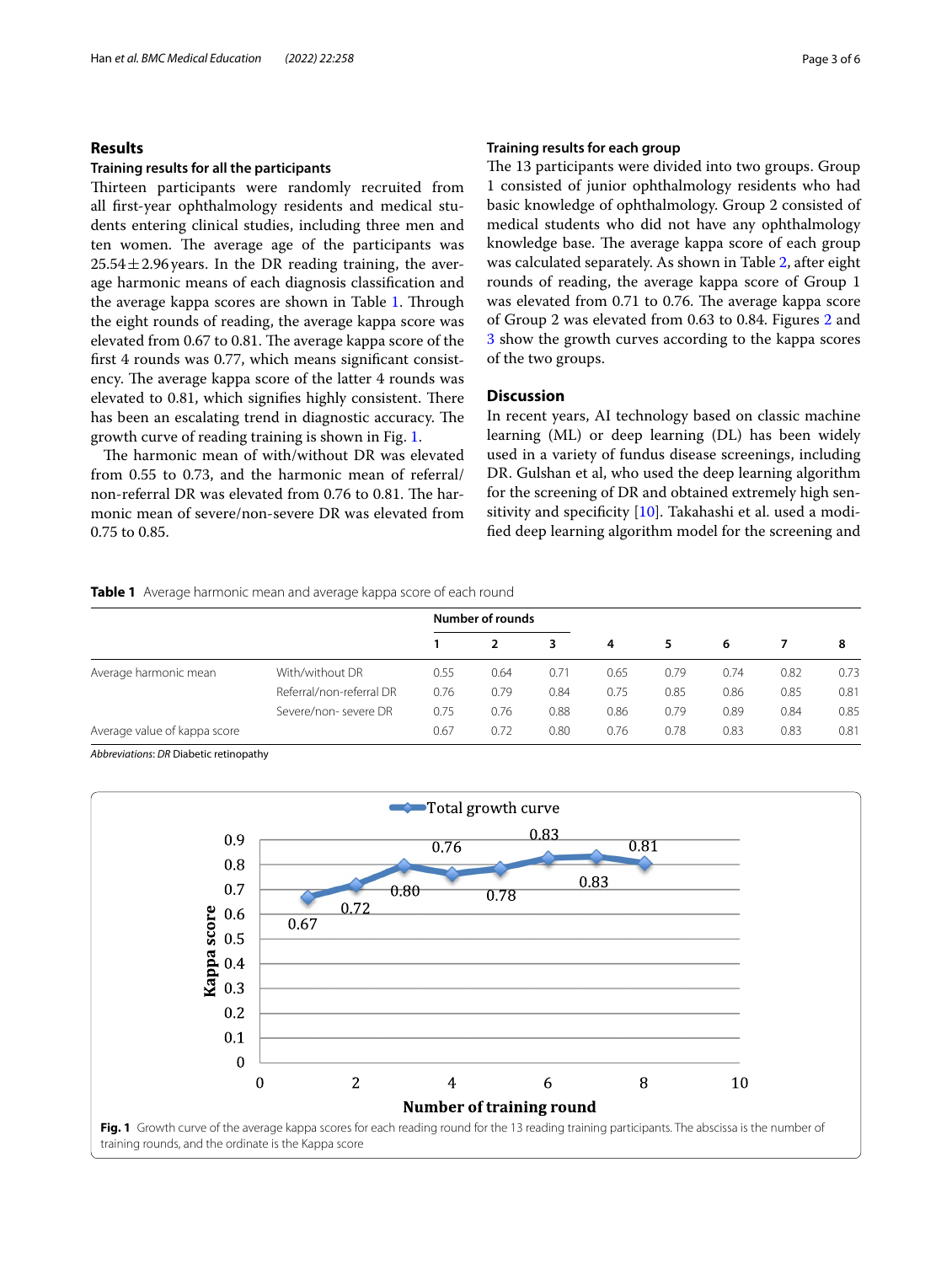## <span id="page-3-0"></span>**Table 2** Average kappa scores of the two groups

|                    | Number of rounds |      |      |      |      |      |      |      |
|--------------------|------------------|------|------|------|------|------|------|------|
|                    |                  |      |      |      |      |      |      |      |
| Group1             | 0.71             | 0.72 | 0.86 | 0.77 | 0.83 | 0.81 | 0.82 | 0.76 |
| Group <sub>2</sub> | 0.63             | 0.71 | 0.74 | 0.76 | 0.75 | 0.84 | 0.84 | 0.83 |

Group1: Junior ophthalmology residents who got basic knowledge of ophthalmology

Group2: Medical students who did not have any ophthalmology knowledge base



<span id="page-3-2"></span><span id="page-3-1"></span>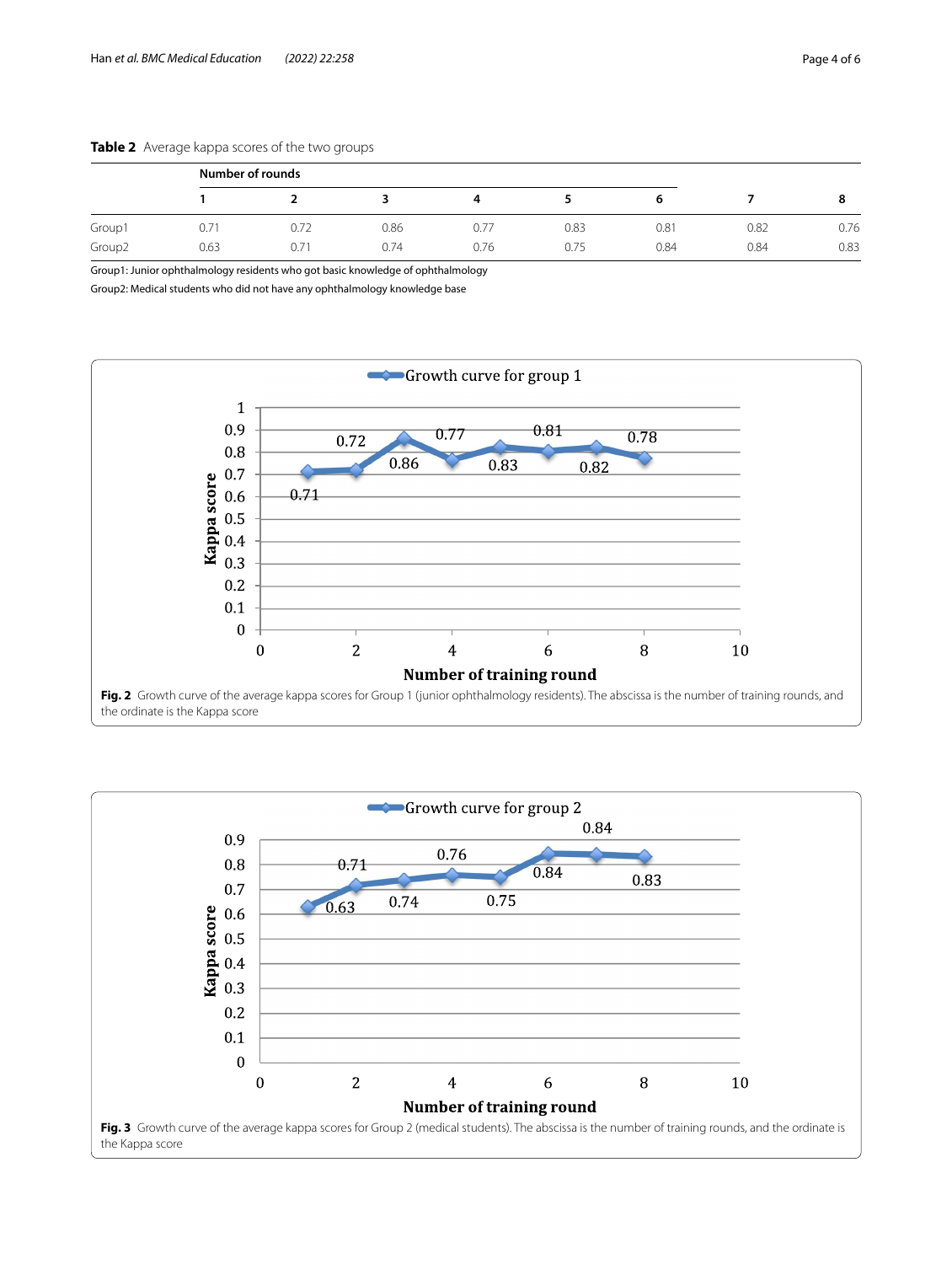grading of DR, which can obtain grading results similar to those of ophthalmologists [\[20](#page-5-11)]. However, even if the application of AI technology in DR screening and grading has achieved very high accuracy, the fnal results can only be used as a diagnostic reference. Training junior ophthalmologists to grow rapidly and perform DR reading accurately is still an important part of ophthalmologist training. If junior ophthalmologists can master the DR reading method through centralized training quickly, it is not only conducive to the growth of ophthalmologists but also reserves the strength of physicians for labelling AI training sets. Therefore, it is of great significance to find an efficient DR reading training method. There is no previous discussion on the standard method of DR reading training, and there is no literature exploring the use of an AI reading label system for reading training and learning. In this study, the AI reading label system was used for the DR reading training of junior ophthalmology residents and medical students.

In this DR reading training, after 8 rounds of reading, the average kappa score of 13 participants increased from  $0.67$  in the first reading to  $0.81$  in the eighth reading. The average kappa score of the frst four rounds was 0.77, indicating signifcant agreement, and the average kappa score of the last four rounds was 0.81, indicating that after training, the overall reading accuracy of the participants was significantly improved. The kappa score did not linearly increased each time, which may be because the difficulty level could not be completely consistent with the picture loaded at each time, resulting in the bias of the results.

In our previous studies, during the DR reading training of the AI dataset, we calculated the overall kappa scores for doctors of diferent seniorities. Seventeen attendings and six consultants in the fundus speciality read 20,503 fundus photographs, and the overall kappa scores were 0.67 for attendings and 0.71 for consultants [\[18](#page-5-9), [21\]](#page-5-12). In our training, the overall kappa score was elevated from 0.67 to 0.81, with a higher score than the attendings and consultants, despite the trainees' lower levels of professional training.

At the same time, the trainees were also divided into two groups for statistics. The first group consisted of junior ophthalmology residents with a certain basic knowledge of ophthalmology who also attended ophthalmology courses and participated in the clinical work of ophthalmology. The second group consisted of medical students who had not learned the basic knowledge of ophthalmology before the start of reading training and who had not participated in the courses and clinical work of ophthalmology after the start of reading. The initial kappa score of the two groups reflected the diference in the knowledge base of the two groups of readers, with an initial kappa score of 0.71 in Group 1 and 0.62 in Group 2, refecting that the accuracy of the basic reading was higher in Group 1 than in Group 2. As the training progressed, the diference between the two groups gradually narrowed, and the kappa scores increased to 0.76 in Group 1 and 0.84 in Group 2 for the eighth reading, with a more signifcant increase in the medical student group. The average kappa score of the frst four rounds was 0.77, and the average kappa score of the last four rounds was 0.81 in Group 1, 0.71 in the frst four rounds and 0.82 in the last four rounds in Group 2, which also refected that the gap in reading accuracy between the two groups was reduced. After reading training, even medical students without an ophthalmological knowledge base could be familiar with the law of DR reading and achieve a certain diagnostic accuracy.

The results of the harmonic mean of with/without DR, referral/non-referral DR, and severe/non-severe DR showed that the harmonic mean of with/without DR was the lowest, and the harmonic mean of referral/non-referral DR and severe/non-severe DR was relatively higher, which may be because it may not be precise for the presence or absence of microhemangioma based on fundus colour photography alone. The small microhemangioma in the picture may be confused with poor-quality artefacts at the time of photography, leading to incorrect conclusions. This also suggests that for the reading training, we should be cautious in selecting the fundus photographs used for the training, try to select the pictures with good quality, and eliminate the possible confounding factors caused by the poor quality of picture shooting.

This study also has some limitations. Since the original application of the reading label system used in the training was to train the AI deep learning model, which is not used for the physicians' reading training, the system cannot immediately give the correct grading answer after labelling and needs to uniformly conduct the retrospective learning of picture grading after each label, which has an effect on the reading learning efficiency. Also, the number of people included in the training was small, and there may be some errors in the statistical mean. To make this system more conducive to reading training, the AI reading result prompt function can be added, and the gold standard is given after each round of picture labelling for comparison, which can increase training efficiency and strengthen the effect of reading training. The residents and medical students who participated in the training had diferent backgrounds in previous medical education and therefore had diferent foundations prior to training, which may have infuenced the training outcomes to some extent. To reduce the bias caused by this factor, the participants' basic ophthalmic knowledge